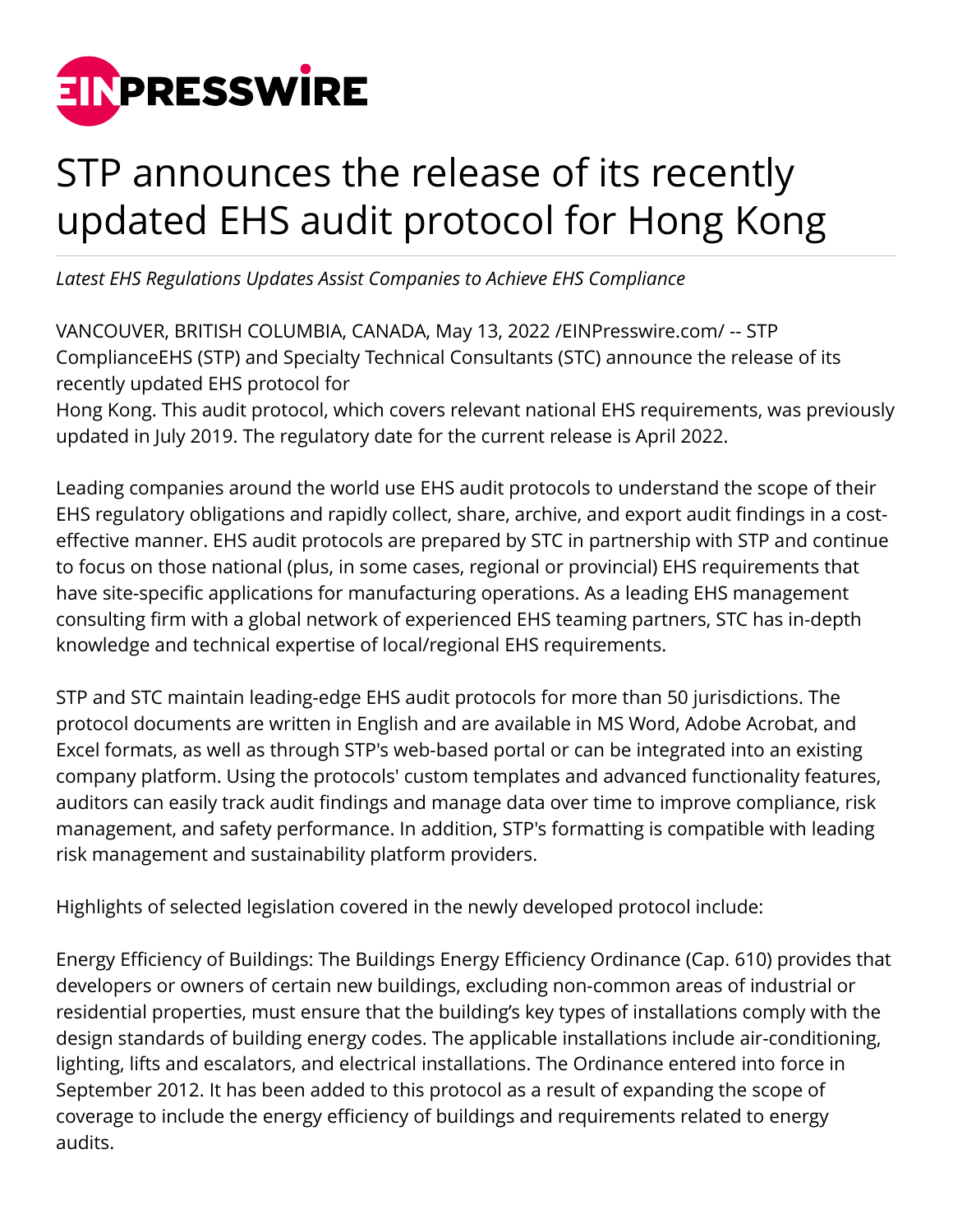This change impacts:

• Section 2.0 – General Environmental: New Subsection 3 – Energy Efficiency of Buildings has been added.

Dangerous Goods: All legislation regarding dangerous goods has been updated to align with international standards. These updates entered into force on 31 March 2022 (with a 24-month grace

period for enforcement) and include:

• Various amendments have been made to the Dangerous Goods (General) Ordinance (Cap. 295);

• The Dangerous Goods (Application and Exemption) Regulation 2012 (Cap. 295E) repealed and replaced the Dangerous Goods (Application and Exemption) Regulations (Cap. 295A);

• The Dangerous Goods (Control) Regulation (Cap. 295G) repealed and replaced the Dangerous Goods

(General) Regulations (Cap. 295B);

• The Dangerous Goods (Shipping) Regulation 2012 (Cap. 295F) repealed and replaced the Dangerous Goods (Shipping) Regulations (Cap. 295C) (these regulations are beyond the scope of this protocol);

and

• The Code of Practice for Control of Dangerous Goods on Land has been published to provide guidance on the new and updated legislation.

Section 4.0 – Solid and Hazardous Waste

Table 4-1, "Substances and Chemical Constituents of Chemical Waste" has been updated as a result of amendments to Schedule 1 of the Waste Disposal (Chemical Waste) (General) Regulation (Cap. 354C).

The amendments update references to classes of dangerous goods as defined by the Dangerous Goods (Application and Exemption) Regulation 2012 (Cap. 295E).

Section 15.0 – Industrial Hygiene

Subsection 4 – Workplace Ventilation has been updated with two new audit paragraphs to incorporate the requirements from the Building (Ventilating Systems) Regulations (Cap. 123J).

For more information on this release [click here.](https://stphub.stpehs.com/updates/#recent-updates)

For more information on all International EHS audit protocols offered by STP click [here](https://www.ehscompliance.solutions/product-category/global/).

## About STP ComplianceEHS

STP ComplianceEHS (STP) produces technical resource guides covering environmental, health & safety, transportation, business practices, standards, and law, offering comprehensive guidance on key compliance and regulatory issues. STP is a division of Glacier Media Inc., a Canadian information communications company that provides primary and essential information in print, electronic and online media. Glacier's Business and Professional Information Group publishes directories, technical manuals, research and development materials, medical education,